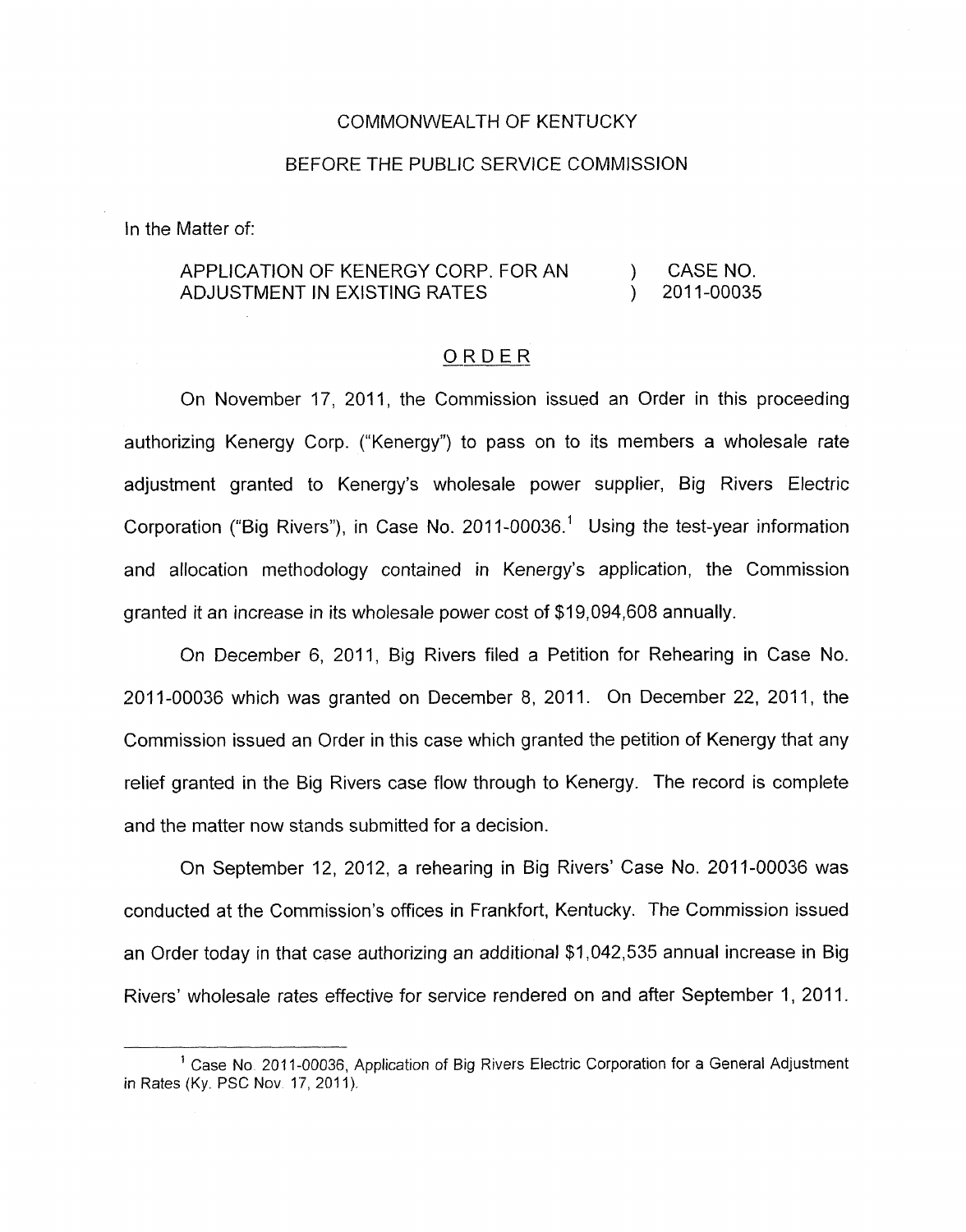As a result, using the test-year information and allocation methodology contained in its application, Kenergy will receive an additional increase of \$519,376 in its wholesale power cost for a total of  $$19,613,984^2$  annually.

#### Revenue Recovery Mechanism

In today's Order in Case No. 2011-00036, the Commission accepted Big Rivers' recommendation for recovering the difference between what it has collected since September 1, 2011 and what it would have collected had the rates approved today been in effect since September 1, 2011 ("Revenue Difference"). Big Rivers recommended that the Revenue Difference be divided by the number of months remaining between the date of the Commission's Rehearing Order and August 1, 2013, and that its members be billed this monthly amount on a revenue proportionate basis through July of 2013. The Commission accepted the recommendation ordering that the Revenue Difference be billed over the five-month period from March 2013 through July 2013.

In conjunction with the Commission's acceptance of Big Rivers' recommendation, Big Rivers was ordered to submit certain information to the Commission no later than February 8, 2013. Likewise, Kenergy should submit the following information to the Commission no later than February 8, 2013:

1. The Revenue Difference allocated to Kenergy by Big Rivers for each month of the five-month period, from March 2013 through July 2013, for each directserved customer, smelter, and customer class;

2. The methodology Kenergy proposes using to bill the Revenue Difference to its retail customers for each month of the five-month period from March 2013 through July 2013; and

This amount includes the effect of applicable riders and other charges and credits. **<sup>2</sup>**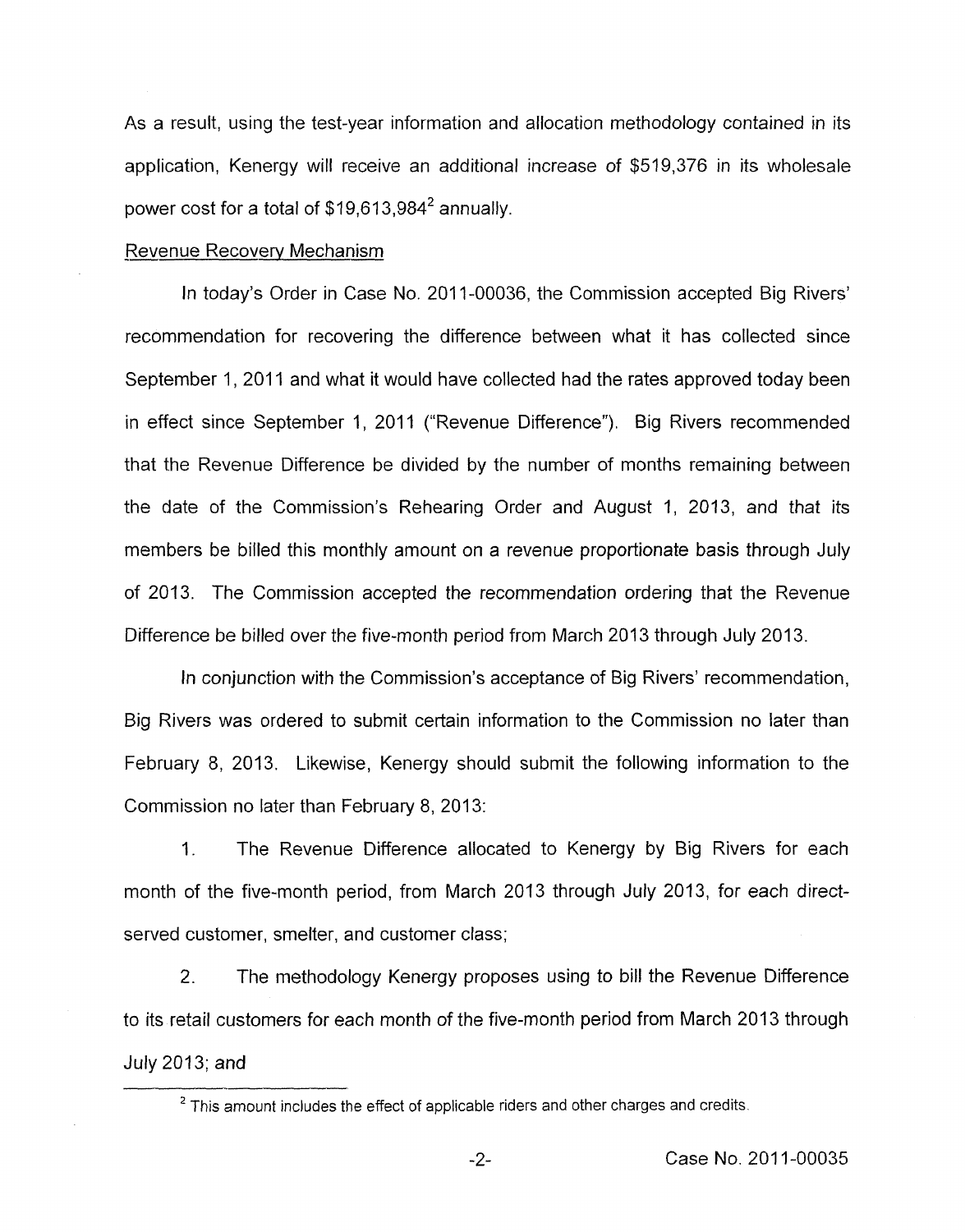3. The kWh sales, by month, to each customer class from September 1, 2011 through the date of this Order.

After it verifies Kenergy's calculations, the Commission will issue a final order in this case which will authorize bath the amounts Kenergy is to collect from its customers and the length of time over which it will collect these amounts.

IT IS THEREFORE ORDERED that:

1. Kenergy is granted an increase in annual revenues of \$519,376 over and above the increase previously granted in our November 17, 2011 Order.

2. The rates set forth in the Appendix attached hereto are approved for service rendered on and after September 1, 2011.

3. Within 20 days of the date of this Order, Kenergy shall file with this Commission, using the Commission's electronic Tariff Filing System, its revised tariff sheets setting out the rates approved herein and stating that they were approved pursuant to this Order.

**4.** Not later than February 8, 2013, Kenergy shall file with this Commission the information described in the Revenue Recovery Mechanism section of this Order

By the Commission

Λ **FNTERED JAN 2-9 2013** 

**ATTES** Execu

Case No. 2011-00035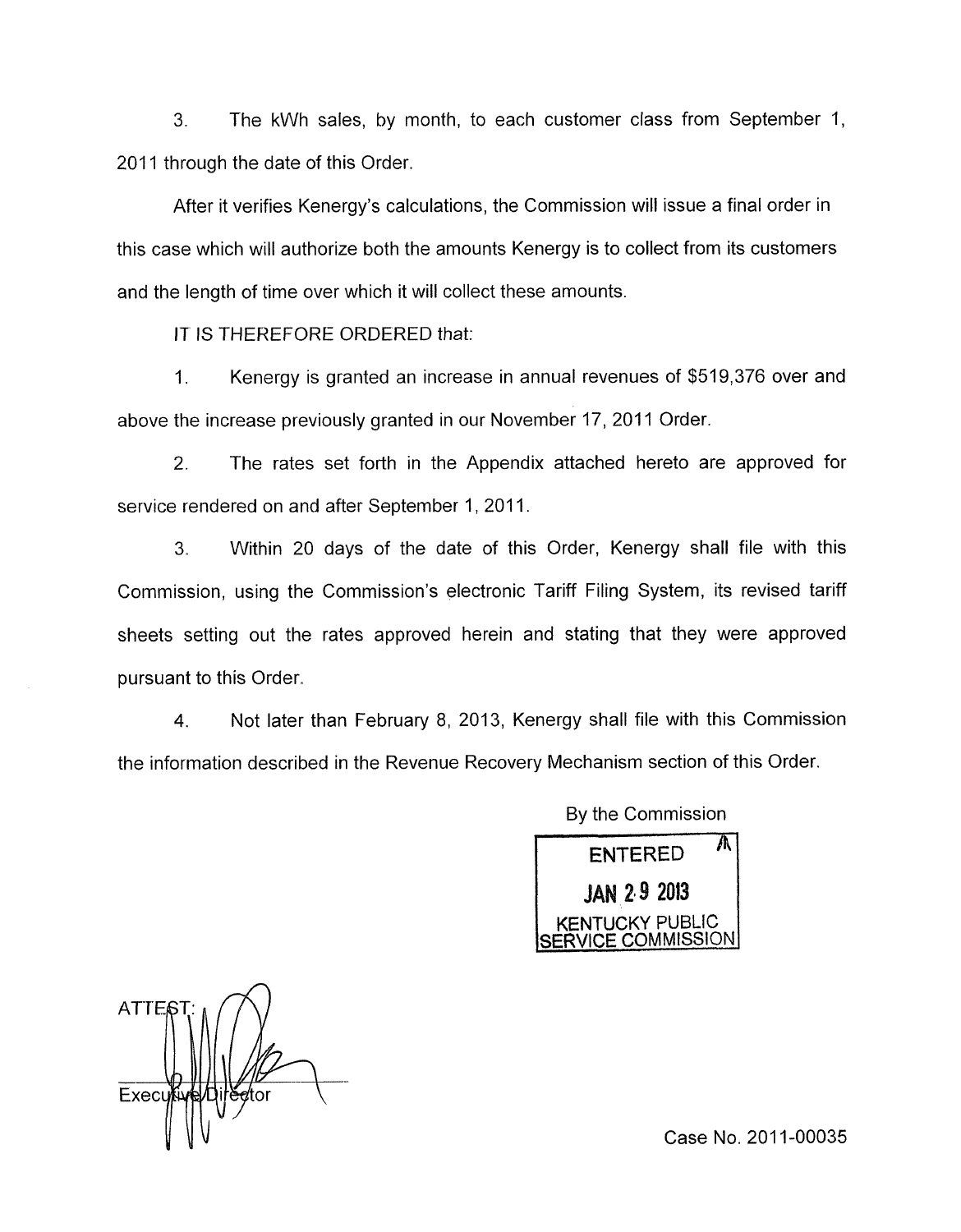#### APPENDIX

# APPENDIX TO AN ORDER OF THE KENTUCKY PUBLIC SERVICE COMMISSION IN CASE NO. 2011-00035 DATED **JAN 29 2013**

The following rates and charges are prescribed for the customers in the area served by Kenergy Corp. All other rates and charges not specifically mentioned herein shall remain the same as those in effect under authority of the Commission prior to the effective date of this Order.

# SCHEDULE 1 RESIDENTIAL SERVICE - SINGLE AND THREE PHASE

| <b>Customer Charge per Delivery Point</b> | \$12.00 |
|-------------------------------------------|---------|
| Energy Charge per kWh                     | .077904 |

#### SCHEDULE 3 ALL NON-RESIDENTIAL - SINGLE PHASE

| Customer Charge per Delivery Point | \$17.00 |
|------------------------------------|---------|
| Energy Charge per kWh              | .076587 |

### SCHEDULE 5 THREE PHASE DEMAND - NON-RESIDENTIAL NON-DEDICATED DELIVERY POINTS - 0 - 1,000 kW

| Customer Charge per Delivery Point                                                               |                | \$35.00                       |
|--------------------------------------------------------------------------------------------------|----------------|-------------------------------|
| Demand Charge per kW                                                                             | \$.            | 4.44                          |
| Energy Charge per kWh:<br>First 200 kWh per kW<br>Next 200 kWh per kW<br>All over 400 kWh per kW | \$<br>\$<br>\$ | .067279<br>.051605<br>.045679 |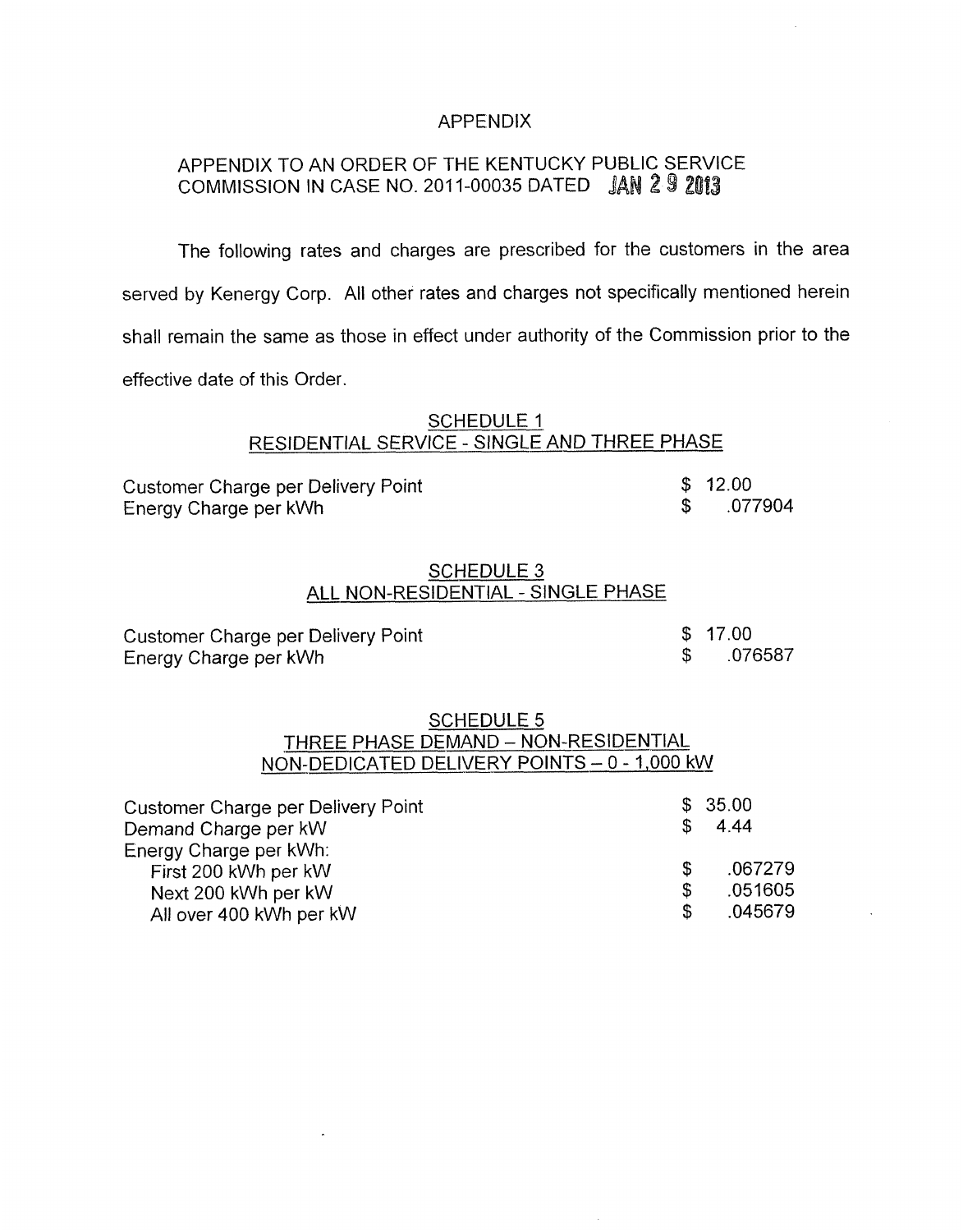## SCHEDULE 7 THREE PHASE DEMAND NON-DEDICATED DELIVERY POINTS - 1,001 kW And Over

| Option A - High Load Factor:              |    |          |
|-------------------------------------------|----|----------|
| <b>Customer Charge per Delivery Point</b> |    | \$750.00 |
| Demand Charge per kW                      | S  | 9.38     |
| Energy Charge per kWh:                    |    |          |
| First 200 kWh per kW                      | \$ | .040129  |
| Next 200 kWh per kW                       | \$ | .036866  |
| All over 400 kWh per kW                   | \$ | .034895  |
| Option B - Low Load Factor:               |    |          |
| <b>Customer Charge per Delivery Point</b> | \$ | 750.00   |
| Demand Charge per kW                      | \$ | 5.28     |
| Energy Charge per kWh                     |    |          |
| First 150 kWh per kW                      | \$ | .055613  |
| Over 150 kWh per kW                       | \$ | .048702  |

# SCHEDULE 15 PRIVATE OUTDOOR LIGHTING

Flat rate per light per month as follows:

| Standard:                           |             |
|-------------------------------------|-------------|
| 175 Watt M.V.                       | \$<br>8.50  |
| 250 Watt M.V.                       | \$<br>10.18 |
| 400 Watt M.V.                       | \$<br>12.45 |
| 100 Watt H.P.S.                     | \$<br>8.01  |
| 200/250 Watt H.P.S.                 | \$<br>11.89 |
| 400 Watt H.P.S. - Flood             | \$<br>13.98 |
| 100 Watt M.H.                       | \$<br>7.55  |
| 400 Watt M.H.                       | \$<br>16.20 |
| Commercial and Industrial Lighting: |             |
| <b>Flood Lighting Fixture:</b>      |             |
| 250 Watt H.P.S.                     | \$<br>10.81 |
| 400 Watt H.P.S.                     | \$<br>13.99 |
| 1,000 Watt H.P.S.                   | \$<br>32.25 |
| 250 Watt M.H.                       | \$<br>10.35 |
| 400 Watt M.H.                       | \$<br>13.93 |
| 1,000 Watt M.H.                     | \$<br>32.20 |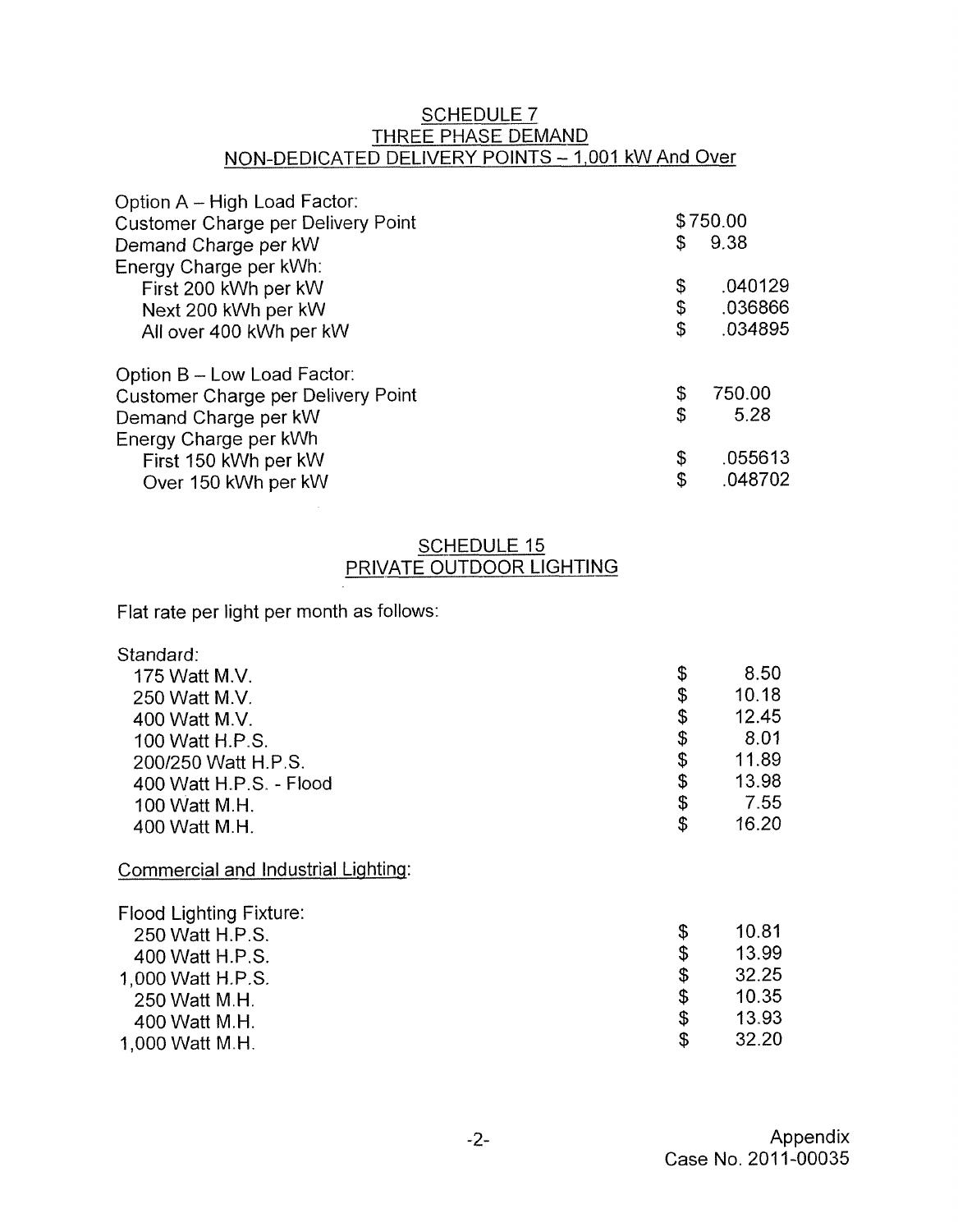| Contemporary (Shoebox):            |        |       |
|------------------------------------|--------|-------|
| 250 Watt H.P.S.                    | \$     | 12.23 |
| 400 Watt H.P.S.                    | \$     | 15.48 |
| 1,000 Watt H.P.S.                  |        | 32.25 |
| 250 Watt M.H.                      |        | 11.76 |
| 400 Watt M.H.                      | \$\$\$ | 15.18 |
| 1,000 Watt M.H.                    | \$     | 32.20 |
|                                    |        |       |
| Decorative Lighting:               |        |       |
| 100 Watt M.H. - Acorn Globe        | \$     | 10.97 |
| 175 Watt M.H. - Acorn Globe        | \$     | 13.51 |
| 100 Watt M.H. - Round Globe        | \$     | 10.76 |
| 175 Watt M.H. - Round Globe        | \$     | 12.54 |
| 175 Watt M.H. - Lantern Globe      | \$     | 12.67 |
| 100 Watt H.P.S. - Acorn Globe      | \$     | 12.37 |
| Pedestal Mounted Pole:             |        |       |
| Steel 25 Ft. Pedestal Mt. Pole     | \$     | 6.94  |
| Steel 30 Ft. Pedestal Mt. Pole     | \$     | 7.81  |
| Steel 39 Ft. Pedestal Mt. Pole     | \$     | 13.13 |
| Wood 30 Ft. Direct Burial Pole     | \$     | 4.35  |
| Aluminum 28 Ft. Direct Burial Pole | \$     | 8.94  |
| Fluted Fiberglass 15 Ft. Pole      | \$     | 9.55  |
| Fluted Aluminum 14 Ft. Pole        | \$     | 10.49 |

 $\hat{\mathbf{z}}$ 

#### SCHEDULE 16 STREET LIGHTING SERVICE

Flat rate per light per month as follows:

 $\hat{\boldsymbol{\gamma}}$ 

| 175 Watt M.V.                                                                                                | \$<br>8.50  |
|--------------------------------------------------------------------------------------------------------------|-------------|
| 400 Watt M.V.                                                                                                | \$<br>12.45 |
| 100 Watt H.P.S.                                                                                              | \$<br>8.01  |
| 250 Watt H.P.S.                                                                                              | \$<br>11.89 |
| 100 Watt M.H.                                                                                                | \$<br>7.55  |
| 400 Watt M.H.                                                                                                | \$<br>15.98 |
| Jnderground Service with Non-Standard Pole:<br>Governmental Entities and Street Lighting Districts, per Pole | \$<br>5.59  |
| Overhead Service to Street Lighting Districts:<br>Street Lighting District, per Pole                         | \$<br>2.33  |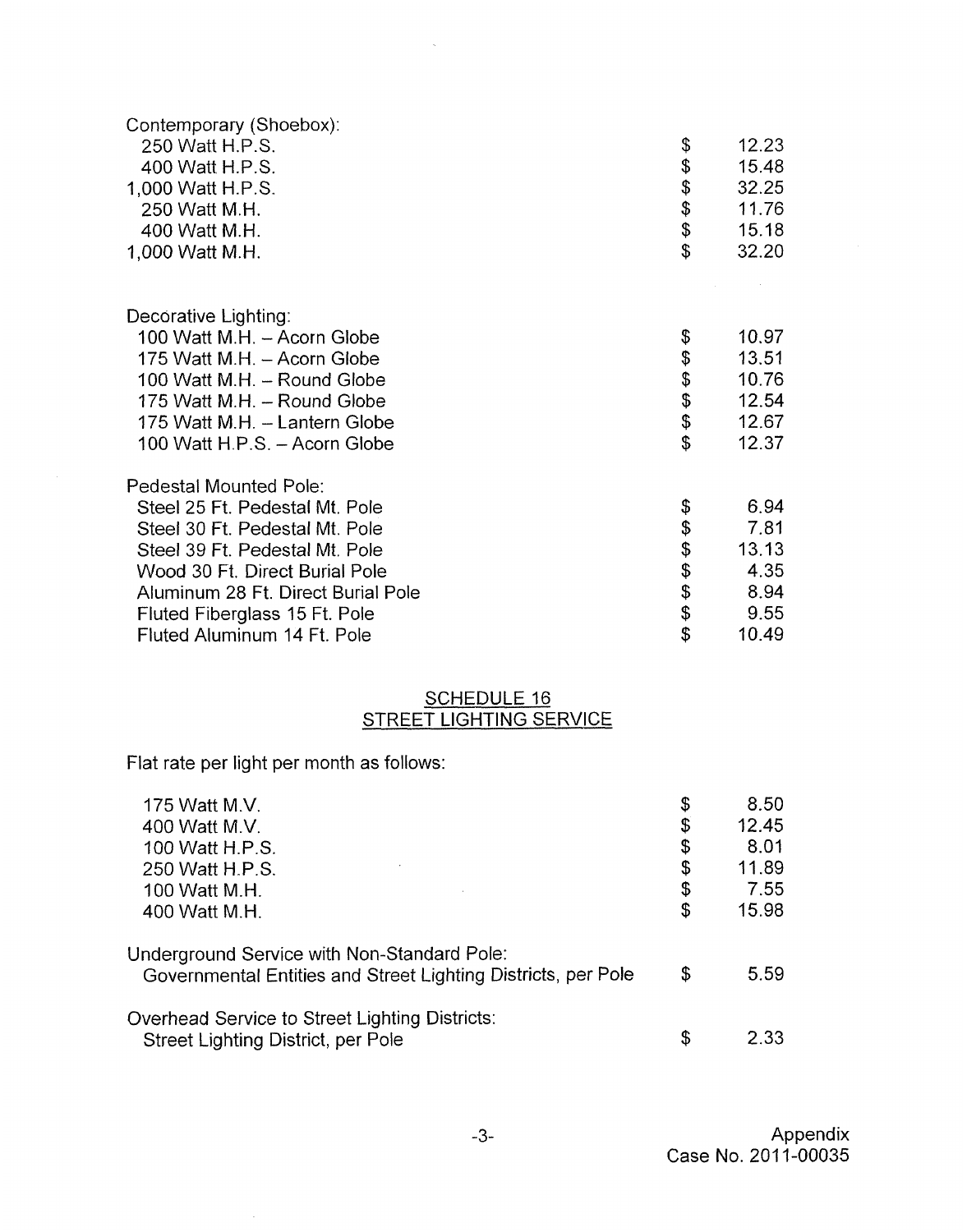| Decorative Underground With Non-standard Pole: |               |       |
|------------------------------------------------|---------------|-------|
| 70 Watt H.P.S. - Acorn Globe                   | $\mathcal{F}$ | 11.04 |
| 70 Watt H.P.S. - Lantern Globe                 | - SS          | 11.04 |
| 140 Watt H.P.S.                                | - SS          | 19.56 |
| 100 Watt H.P.S. - Acorn Globe                  | $\mathcal{S}$ | 21.16 |

#### SPECIAL STREET LIGHTING DISTRICTS

Flat rate per light per month as follows:

| <b>Baskett</b> | 2.94 |
|----------------|------|
| Meadow Hill    | 2.68 |
| Spottsville    | 3.32 |

#### SCHEDULE 33 LARGE INDUSTRIAL CUSTOMERS SERVED UNDER SPECIAL CONTRACT DEDICATED DELIVERY POINTS (CLASS A)

## Base Energy Charge per kWh  $\frac{1}{2}$  .039435

\$ .024674

# SCHEDULE 34 LARGE INDUSTRIAL CUSTOMERS SERVED UNDER SPECIAL CONTRACT LARGE INDUSTRIAL CUS<br>DEDICATI

Demand Charge per kW Energy Charge per kWh

#### SCHEDULE 35

# LARGE INDUSTRIAL CUSTOMERS SERVED UNDER SPECIAL CONTRACT SCHEDULE 35<br>- RIAL CUSTOMERS SERVED UNDER SPECI<br>DEDICATED DELIVERY POINTS (CLASS C)

Demand Charge per kW Energy Charge per kWh

 $$ 10.50$ <br> $$ 02$ \$ .027508

 $$ 10.50$ <br> $$ 024$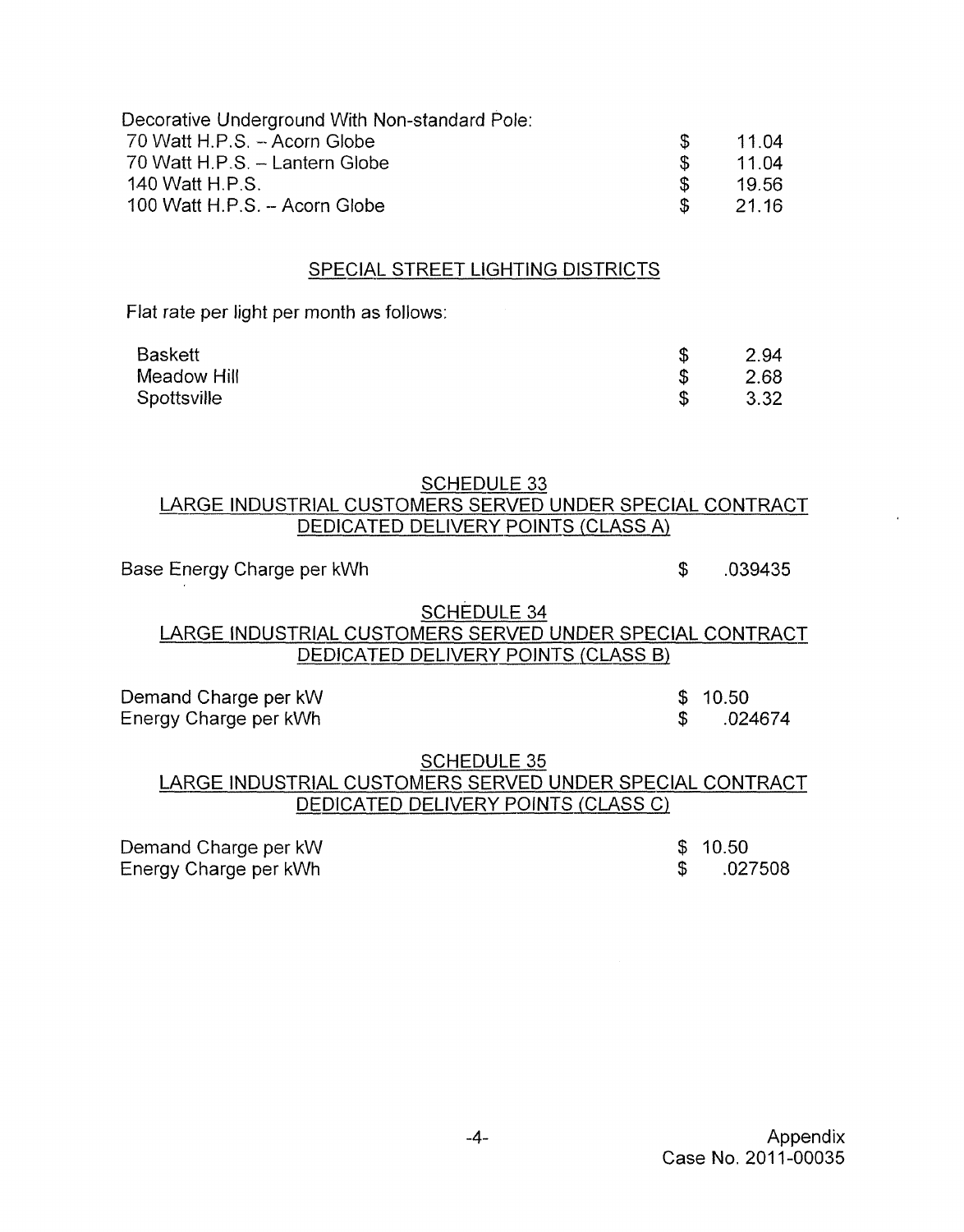# SCHEDULE 45 SMALL POWER PRODUCTION OR COGENERATION (OVER 100 kW)

# CUSTOMER BUYS POWER FROM KENERGY

 $\sim$ 

| The Charges for On-peak Maintenance Service shall be the greater of:                                            |          |                  |
|-----------------------------------------------------------------------------------------------------------------|----------|------------------|
| (1) Per kW of Scheduled Maintenance Demand per Week<br>Plus per kWh of Maintenance Energy                       | \$<br>\$ | 2.238<br>.029736 |
| <b>OR</b>                                                                                                       |          |                  |
| (2) Percent of Market Price                                                                                     |          | 110%             |
| The Charges for Off-peak Maintenance Service shall be:                                                          |          |                  |
| Per kW of Scheduled Maintenance Demand per Week                                                                 | \$       | 2.238            |
| Excess Demand:<br>To Import from a Third Party:<br><b>Percent of Actual Cost</b>                                |          | 110%             |
| Not Imported, the greater of:<br>(1) Charge per kW times the highest Excess Demand                              | \$       | 9.697            |
| 0R                                                                                                              |          |                  |
| (2) Percent of Highest Price received during an Off-System<br>Sales Transaction times the sum of Excess Demands |          | 110%             |

 $\overline{\phantom{a}}$